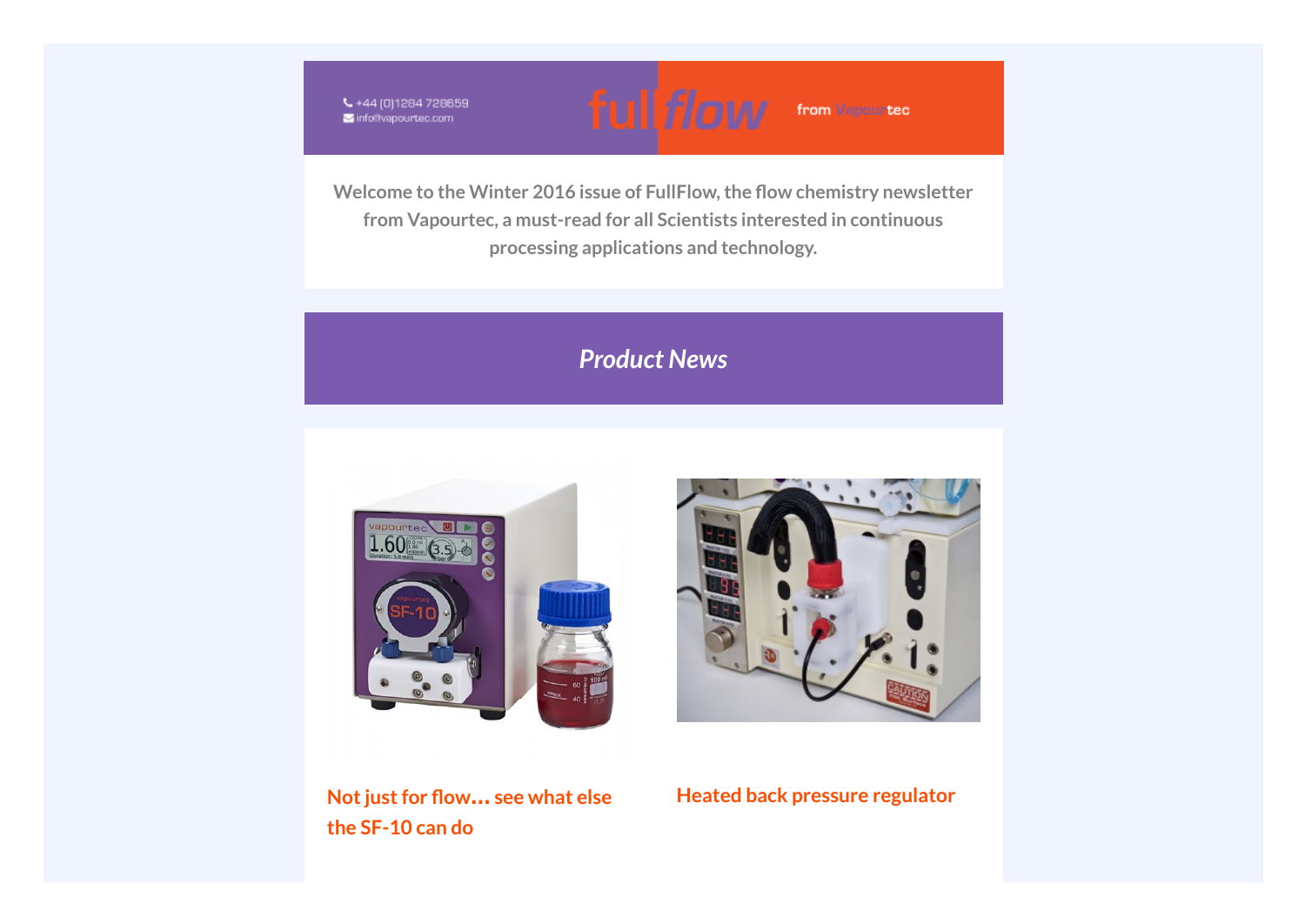The innovative SF-10 is a highly chemically resistant peristaltic pump capable of delivering smooth flow at up to 10 bar pressure.

**Read [more](http://vapourtec.createsend1.com/t/r-l-yhhuhhjk-l-j/)**

The heated back pressure regulator is able to maintain an elevated temperature through to collection point. The BPR is able to be heated to 150°C.







#### **Custom reactors are cool**

Vapourtec can now integrate with Julabo and Huber chillers. Flow Commander software can control set points and log temperature data via RS232 connection. Providing fully automated control even for larger and custom reactors.

#### **Micromixer chip reactors**

For small scale reactions and intensive mixing Vapourtec have 7 micromixer available that can be heated to 150°C and cooled to -40°C.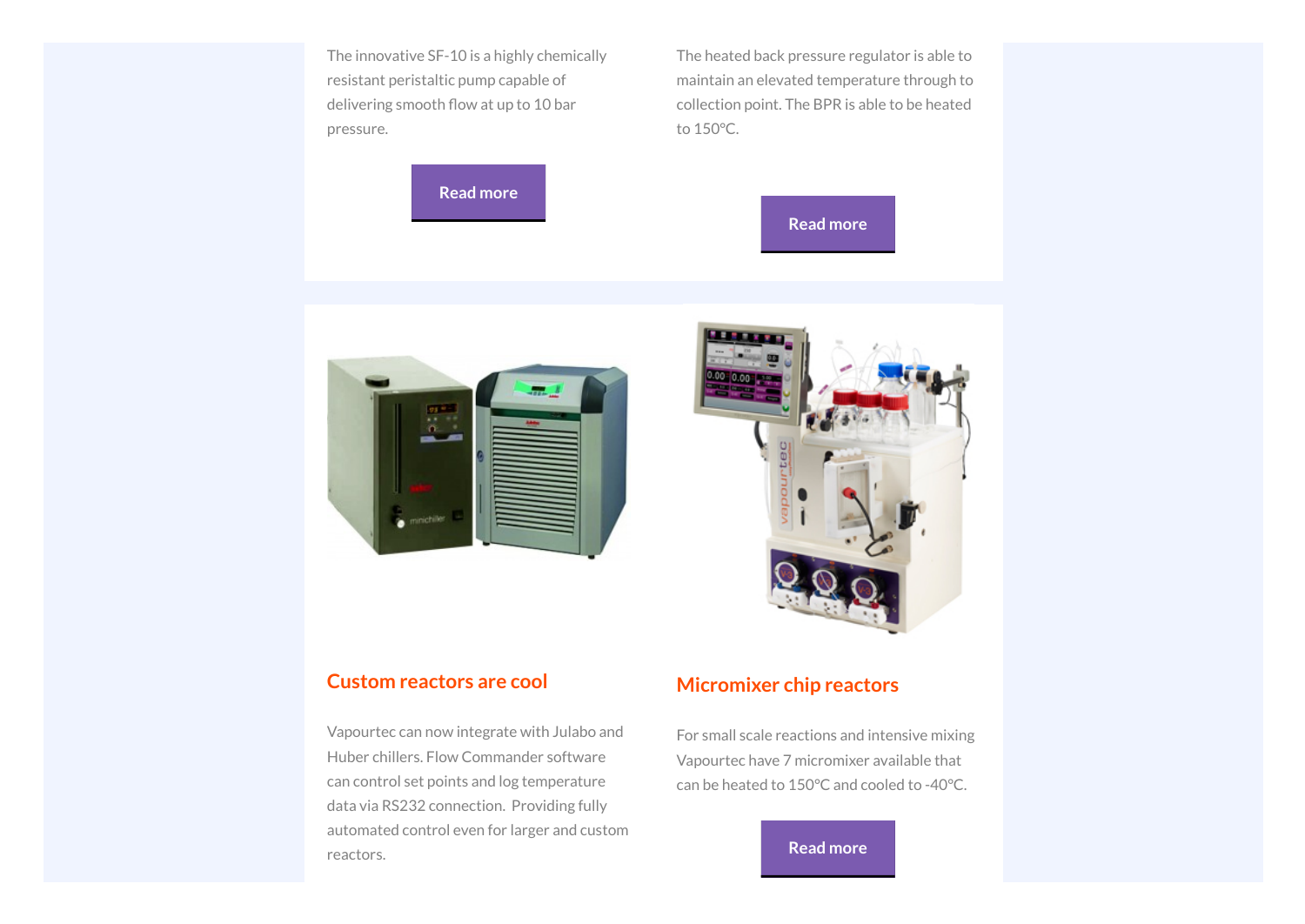# *Latest News*



*Delft deliversfor Vapourtec*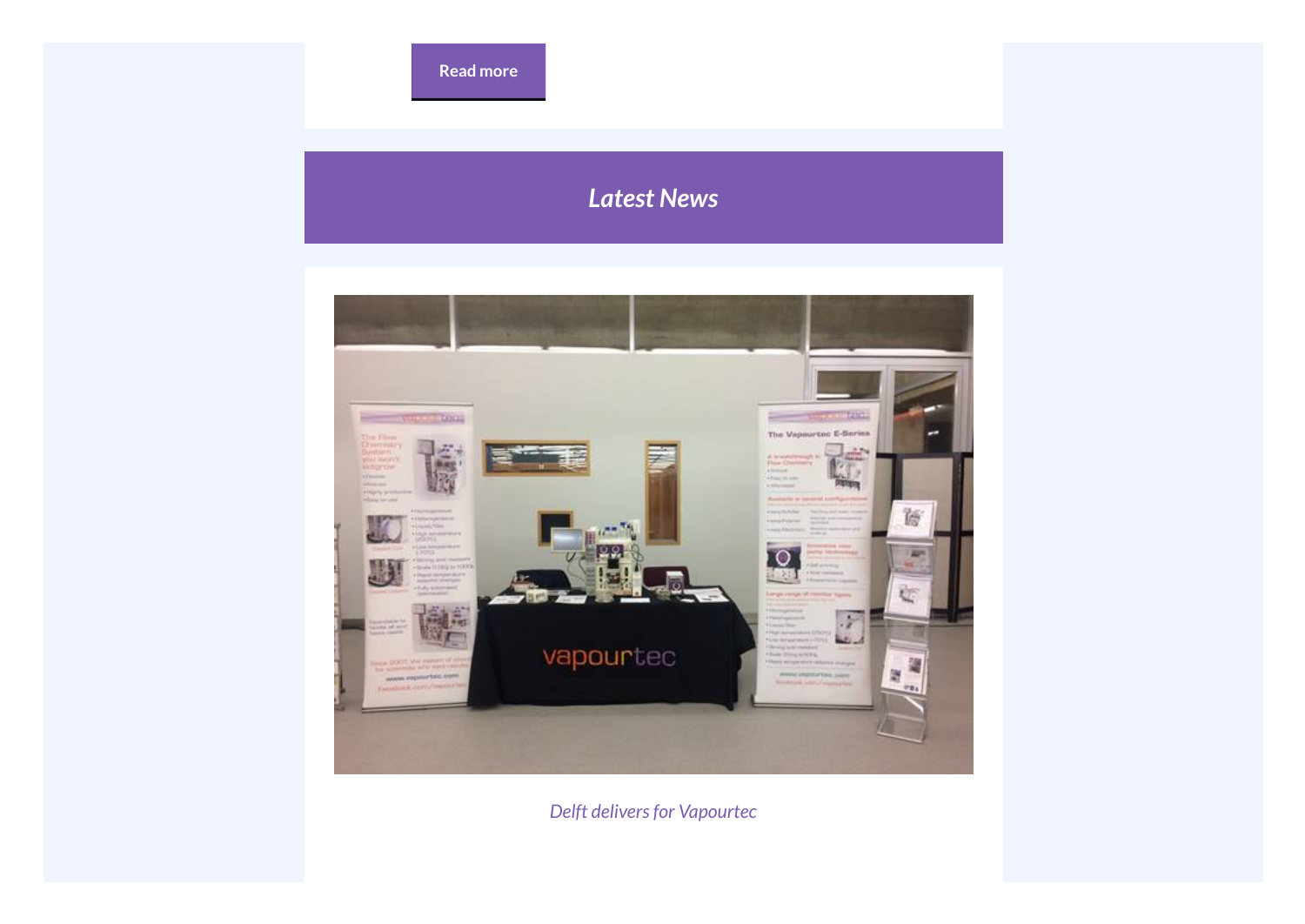The recent 8th Symposium on Continuous Flow Reactor Technology for Industrial Applications, held in Delft, Netherlands, proved a great success for Vapourtec with significant levels of interest in the [R-Series](http://vapourtec.createsend1.com/t/r-l-yhhuhhjk-l-b/) system and UV-150 [photochemical](http://vapourtec.createsend1.com/t/r-l-yhhuhhjk-l-n/) reactor.

**Read [more](http://vapourtec.createsend1.com/t/r-l-yhhuhhjk-l-p/)**

# *Events*



**Flow Chemistry FCS** 7-8 February 2017 | Cambridge, UK

**21st International Conference on Organic Synthesis -December 11- 16 2016 - IIT Bombay, Mumbai, India**

We are glad to welcome you to the 21st International Conference on Organic Synthesis (ICOS 21) to be held in Mumbai, India from December 11th – 16th, 2016. ICOS, renowned for leveraging the research findings in organic synthesis, is marking its presence in India after a long span of 22 years

# **Flow Chemistry Europe - February 7-8 2017 - Cambridge, UK**

The Flow Chemistry Society is delighted to announce their 7th annual European Conference. Benefit from the expert knowledge of academic and industry leaders who are pushing the boundaries of this rapidly evolving field and learn how you can transform your organic synthesis processes into a more streamlined, continuous set of synthesis operations.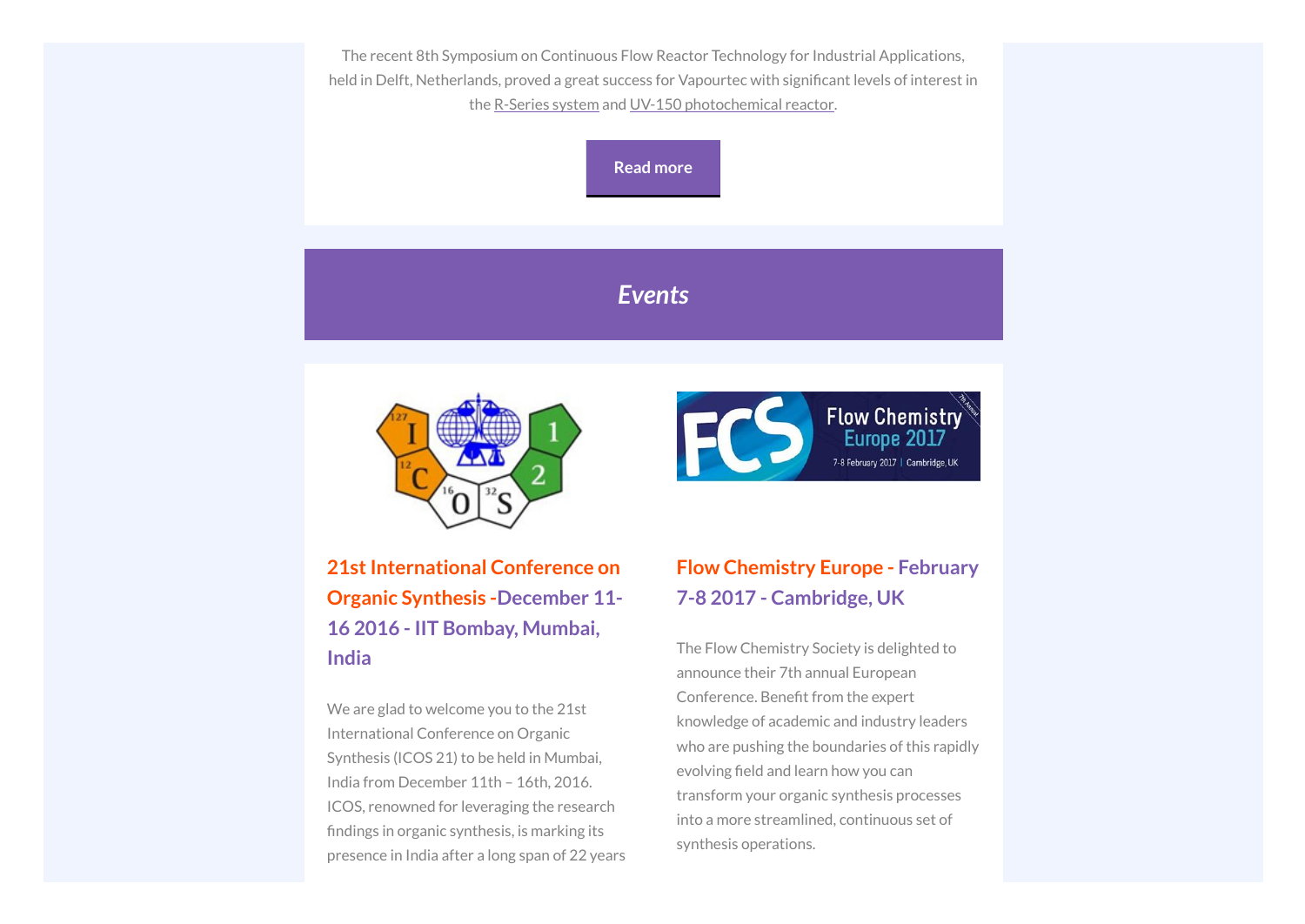



This dynamic global event offers a unique opportunity to get a hands-on look at the latest innovations and to find solutions to all your laboratory challenges. The robust technical program offers the latest research in more than 2,000 technical presentations covering a diverse selection of methodologies and applications. Pittcon also offers more than 100 skill-building short courses in a wide range of topics and the once-a-year chance to network with colleagues.

## **AMERICAN CHEMICAL SOCIETY**

**253rd ACS National Meeting & Exposition - April 2-6 2017 - San Francisco, CA, USA**

The 253rd American Chemical Society National Meeting and Exposition will be held in San Francisco on April 2 – 6 2017. The meeting will focus on Advanced Materials, Technologies, Systems and Processes and will attract 11,000-14,000 chemists, chemical engineers, academics, graduate and postgraduate students from around the world.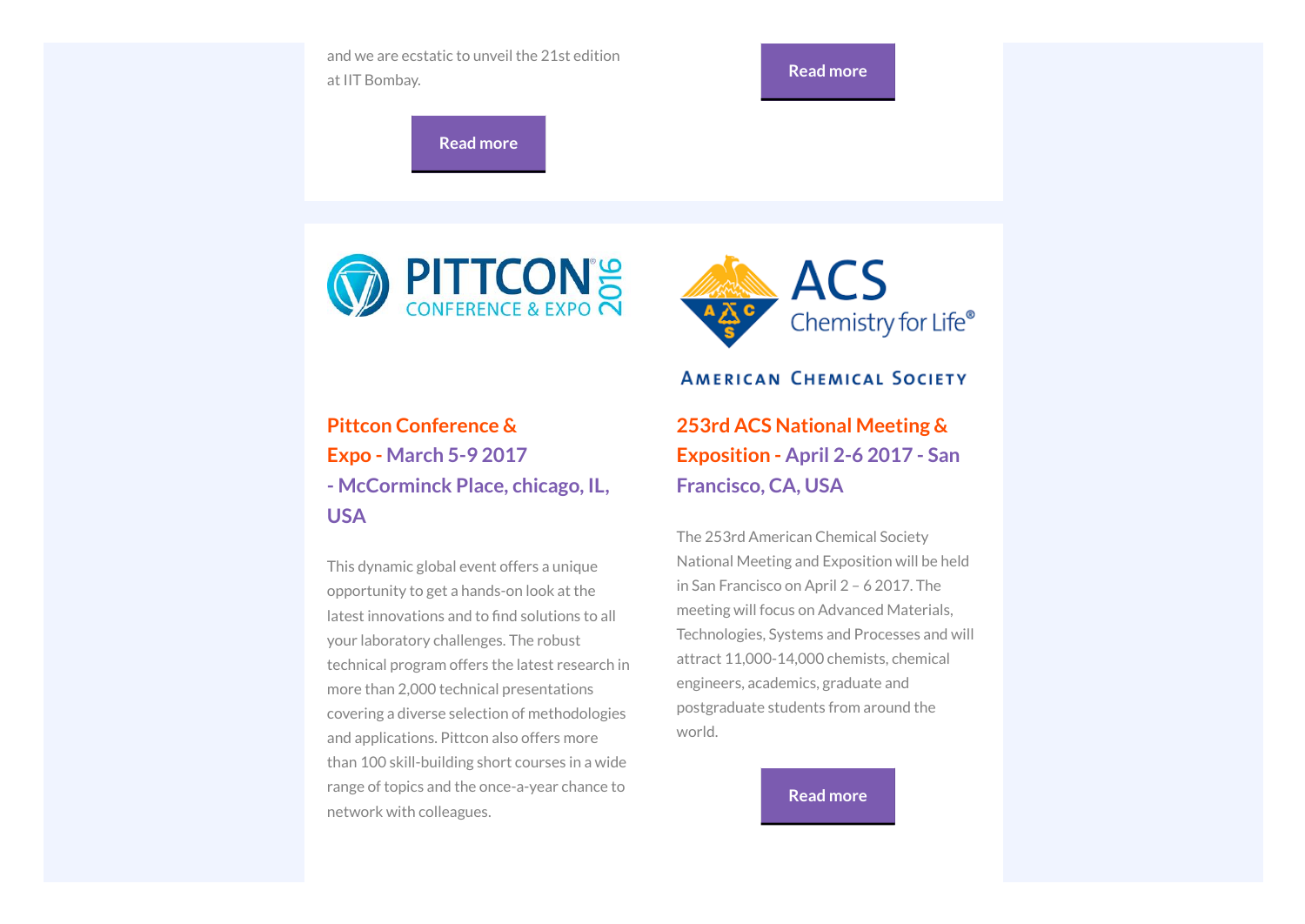**Read [more](http://vapourtec.createsend1.com/t/r-l-yhhuhhjk-l-f/)**

# *New Applications*



#### **Suzuki Coupling with SiliaCat DPP-Pd Heterogeneous Catalyst**

In this application, a Vapourtec R-Series has been used to achieve rapid reaction times and high conversion of a Suzuki coupling, using a commercially available supported palladium catalyst. This application demonstrates how the Vapourtec R-Series can be used as a tool for the synthetic flow chemist, or for a development chemist beginning the scale up process.



# *Publications*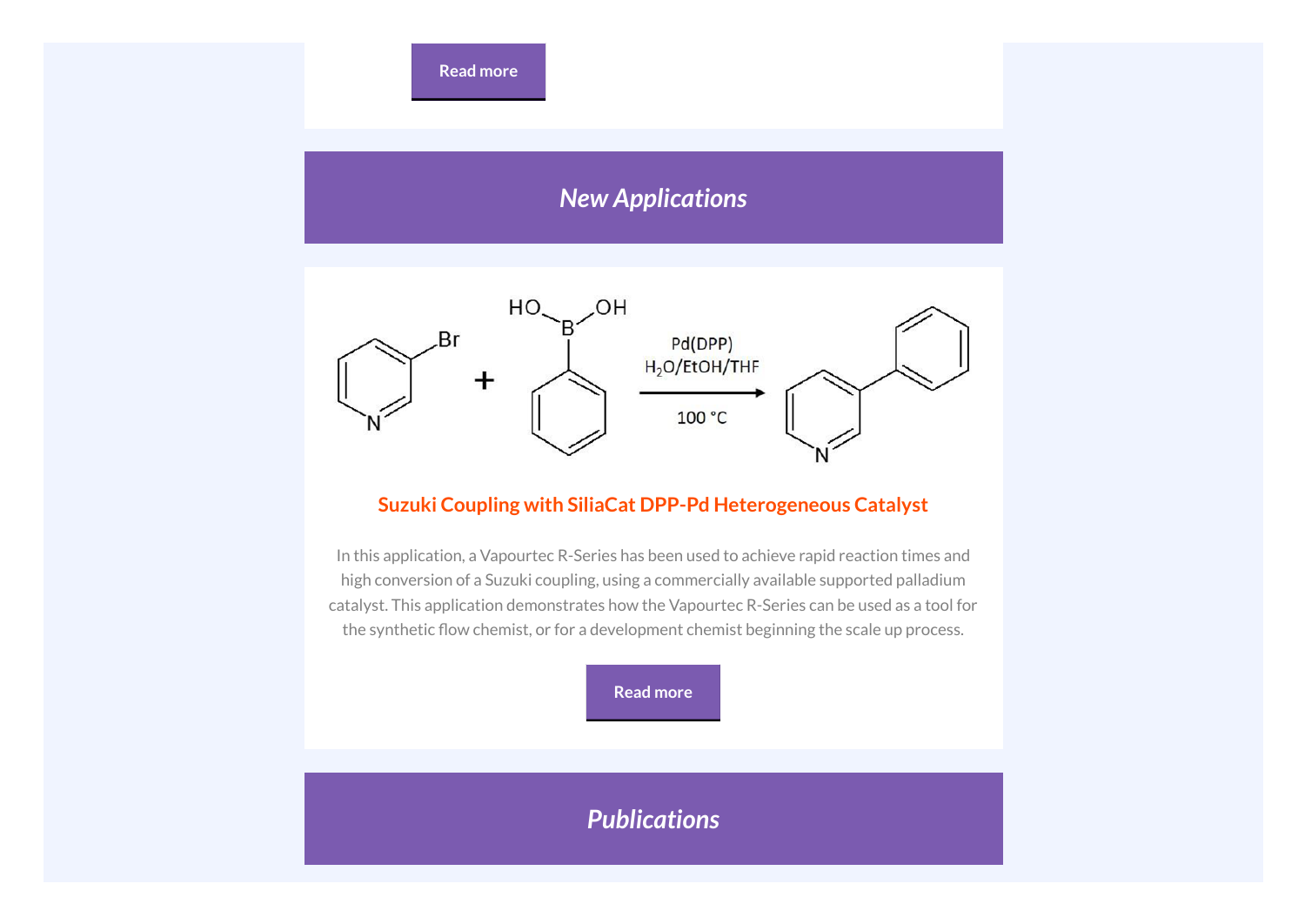



*Reformatsky and Blaise reactionsin flow as a tool for drug discovery. One pot diversity oriented synthesis of valuable intermediates and heterocycles*

L. Huck, M. Berton, A. de la Hoz, A. Díaz-Ortiz, J. Alcázar

*Green Chem.*, 2017, Advance Article **DOI:** 10.1039/C6GC02619B

**Read [more](http://vapourtec.createsend1.com/t/r-l-yhhuhhjk-l-w/)**

*Visible light activation of Boronic Esters enables efficient photoredox*  $C(sp2)$ -*C(sp3) cross-couplings in flow* 

F. Lima, Dr. Mikhail A. Kabeshov, Dr. Duc N. Tran, Dr. Claudio Battilocchio, Dr. Joerg Sedelmeier, Dr. Gottfried Sedelmeier, Dr. Berthold Schenkel, S. V. Ley Volume 55, Issue 45, pp. 14085–14089 **DOI:** 10.1002/anie.201605548

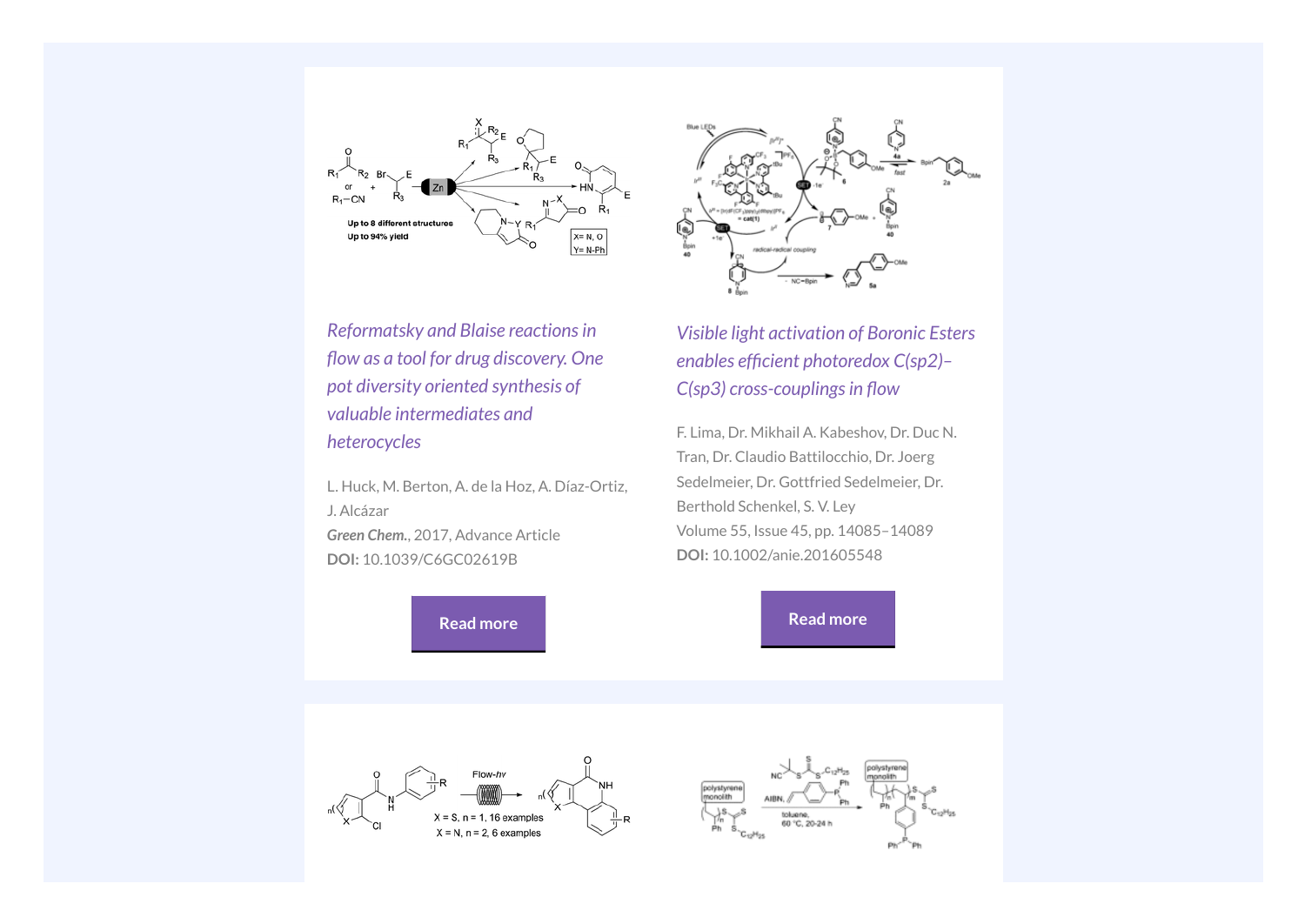*Expedited accessto thieno[3,2 c]quinolin-4(5H)-ones and benzo[h]-1,6-naphthyridin-5(6H)-ones*  $via a$  *continuous* flow *photocyclization method*

Y. Fang, G. K. Tranmer *Org. Biomol. Chem.*, 2016, Advance Article **DOI:** 10.1039/C6OB02279K

**Read [more](http://vapourtec.createsend1.com/t/r-l-yhhuhhjk-l-yu/)**

*Triphenylphosphine-grafted, RAFTsynthesised, porous monoliths as catalysts for Michael addition in flow synthesis*

K. J. Barlow, V. Bernabeu, X. Hao, T. C. Hughes, O.E. Hutt, A. Polyzos, K. A. Turner, G. Moad [Volume](http://vapourtec.createsend1.com/t/r-l-yhhuhhjk-l-jr/) 96, November 2015, Pages 89–96 **DOI:** [http://dx.doi.org/10.1556/1846.2016.0](http://vapourtec.createsend1.com/t/r-l-yhhuhhjk-l-jy/) 0013

**Read [more](http://vapourtec.createsend1.com/t/r-l-yhhuhhjk-l-jj/)**



*BODIPY-based conjugated microporous polymers asreusable heterogeneous photosensitisersin a photochemical flow reactor* 

J. M. Tobin, J. Liu, H. Hayes, M. Demleitner, D. Ellis, V. Arrighi, Z. Xu, F. Vilela *Polym. Chem.*, 2016,**7**, 6662-6670 **DOI:** 10.1039/C6PY01393G